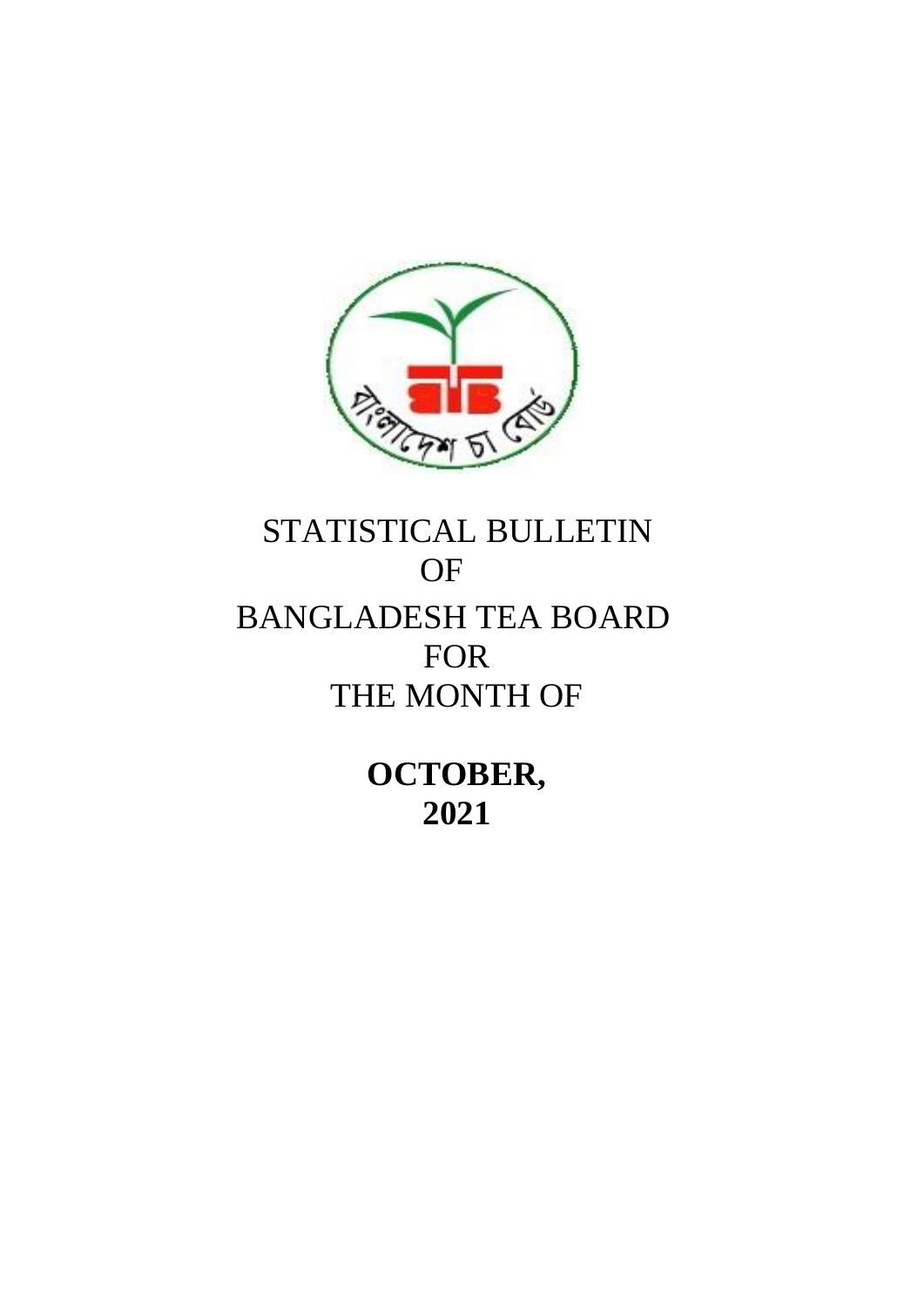#### **MONTHLY STATISTICAL BULLETIN FOR THE MONTH Of OCTOBER , 2021**

#### **TEA PRODUCTION, SALE, MARKET PRICE AND EXPORT**

(Quantity :'000'Kg)

(Value : '000'Tk)

# (Av.Price : Tk. /Kg)

# **ANNUAL PRODUCTION**

| YEAR              | 2021  | 2020  | 2019  |
|-------------------|-------|-------|-------|
| PRODUCTION TARGET | 77780 | 75940 | 74140 |
| ACHIEVEMENT*      | 79333 | 86394 | 96069 |

\*Figure upto October, 2021

## **MONTH-WISE PRODUCTION**

|           |                           | <b>Production 2021</b>     |                           | <b>Production 2020</b>     |                        | <b>Production 2019</b>  |
|-----------|---------------------------|----------------------------|---------------------------|----------------------------|------------------------|-------------------------|
| Month     | During<br>the<br>$month*$ | $Up$ to<br>the<br>$month*$ | During<br>the<br>$month*$ | $Up$ to<br>the<br>$month*$ | During<br>the<br>month | $Up$ to<br>the<br>month |
| January   | 286                       | 286                        | 175                       | 175                        | 495                    | 495                     |
| February  | 19                        | 305                        | 26                        | 201                        | 114                    | 609                     |
| March     | 1681                      | 1986                       | 1,625                     | 1,826                      | 1917                   | 2,526                   |
| April     | 3932                      | 5918                       | 2,365                     | 4,191                      | 6110                   | 8,636                   |
| May       | 6151                      | 12069                      | 8,655                     | 12,846                     | 7,645                  | 16,281                  |
| June      | 13354                     | 25423                      | 8,963                     | 21,809                     | 11,667                 | 27,948                  |
| July      | 12338                     | 37761                      | 12,178                    | 33,987                     | 11,104                 | 39,052                  |
| August    | 14387                     | 52148                      | 11,321                    | 45,308                     | 13,505                 | 52,557                  |
| September | 12607                     | 64755                      | 12,144                    | 57,452                     | 13,382                 | 65,939                  |
| October   | 14578                     | 79333                      | 11,486                    | 68,938                     | 13,407                 | 79,346                  |
| November  |                           |                            | 10,495                    | 79,433                     | 10,300                 | 89,646                  |
| December  |                           |                            | 6,961                     | 86,394                     | 6,423                  | 96,069                  |

\* figure October-

2021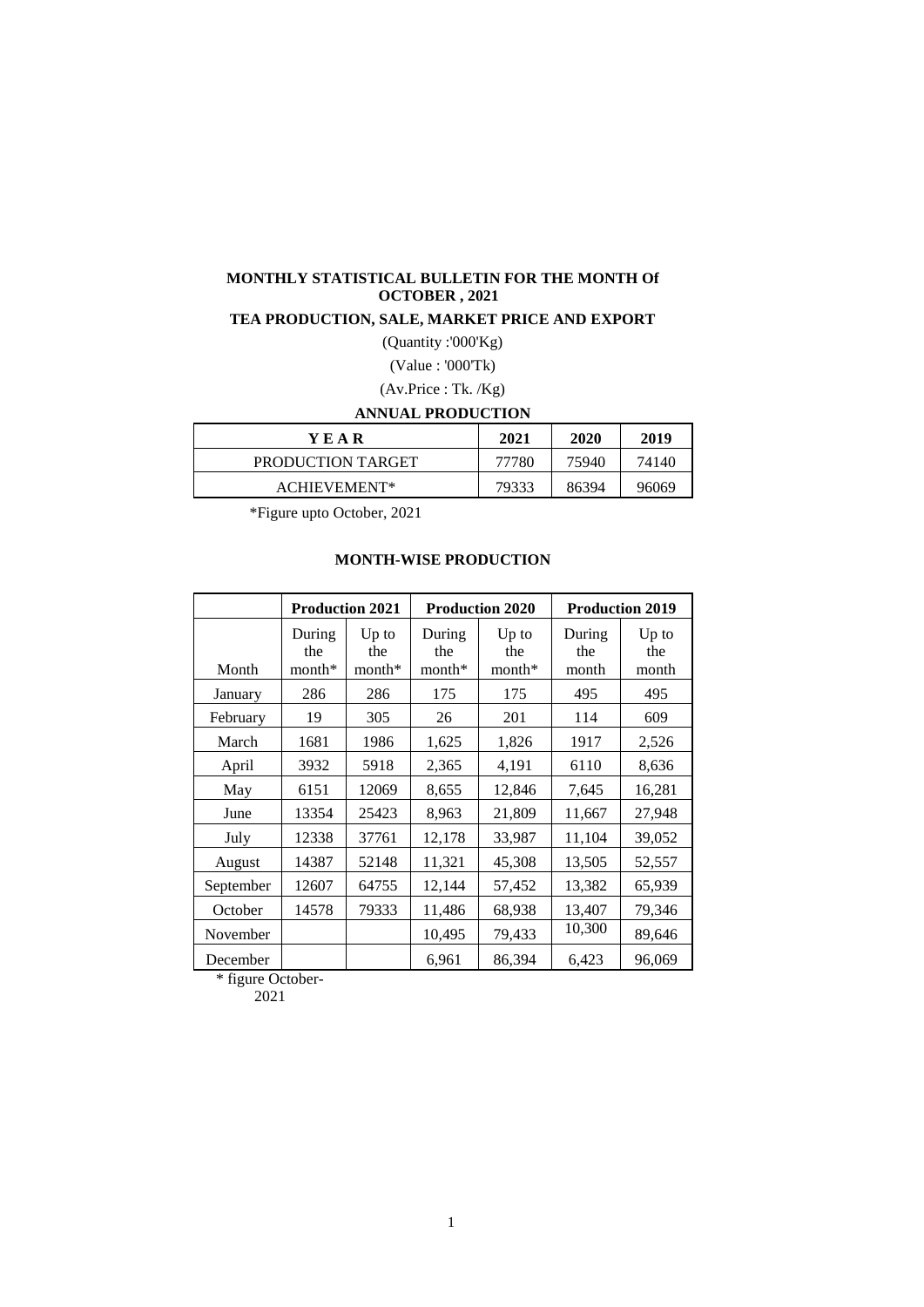#### **CHITTAGONG AUCTION (AUCTION SEASON) SALE**

## **STATEMENT OF CST & OST**

( Quantity : '000' Kg)

( Value : '000' TK)

(Av. Price : Tk/Kg)

|             |              | OLD & CURRENT SEASON TEA |                          |                     |       |              | OLD & CURRENT SEASON TEA |              |     |                     |       |              |
|-------------|--------------|--------------------------|--------------------------|---------------------|-------|--------------|--------------------------|--------------|-----|---------------------|-------|--------------|
|             |              | (For October, 2021)      | $(Up)$ to October, 2021) |                     |       |              |                          |              |     |                     |       |              |
| Year        |              | <b>CST</b>               |                          | <b>OST</b><br>Total |       |              |                          | <b>CST</b>   |     | <b>OST</b><br>Total |       |              |
|             | Qty          | Av. Price                | Qty                      | Av.<br>Price        | Qty   | Av.<br>Price | Qty                      | Av.<br>Price | Qty | Av.<br>Price        | Qty   | Av.<br>Price |
|             | $\mathbf{2}$ | 3                        | 4                        | 5                   | 6     | 7            | 8                        | 9            | 10  | 11                  | 12    | 13           |
| 2021-22     | 10671        | 200                      |                          |                     | 10671 | 200          | 48591                    | 201          | 247 | 161                 | 48838 | <b>200</b>   |
| $2020 - 21$ | 7974         | 192                      | 7                        | 141                 | 7981  | 192          | 41510                    | 187          | 405 | 111                 | 41915 | 186          |
| $2019 - 20$ | 11532        | 187                      | 15                       | 120                 | 11547 | 187          | 49480                    | 198          | 328 | 78                  | 49808 | 197          |

NOTE : CST represents current season tea & OST represents old season tea.

#### **EXPORT & INTERNAL ACCOUNT**

|             |       | During the month October, 2021 |      |                   |       |        | Up to the month October, 2021 |                         |          |                   |       |             |  |
|-------------|-------|--------------------------------|------|-------------------|-------|--------|-------------------------------|-------------------------|----------|-------------------|-------|-------------|--|
| Year        |       | Internal Account               |      | Export<br>Account |       | Total  |                               | <b>Internal Account</b> |          | Export<br>Account |       | Total       |  |
|             | Qty.  | Value                          | Qty. | Valu<br>e         | Qty.  | Value  | Qty.                          | Value                   | Qty<br>٠ | Value             | Qty.  | Value       |  |
|             | 2     | 3                              | 4    | 5                 | 6     | 7      | 8                             | 9                       | 10       | 11                | 12    | 13          |  |
| 2021-22     | 10671 | 2139151                        |      |                   | 10671 | 213915 | 48816                         | 978134                  | 22       | 4337              | 48838 | 978568<br>4 |  |
| $2020 - 21$ |       |                                |      |                   |       | 153081 |                               | 779896                  |          |                   |       | 781570      |  |
|             | 7967  | 1528131                        | 14   | 2687              | 7981  | 8      | 41829                         | 4                       | 86       | 16742             | 41915 | 6           |  |
| $2019 - 20$ |       |                                |      |                   |       | 167920 |                               | 931464                  |          |                   |       | 931765      |  |
|             | 11540 | 1677962                        | 7    | 1241              | 11547 | 3      | 49794                         | 6                       | 14       | 3004              | 49808 | 0           |  |

## **EXPORT BY MODE**

| Mode of Tea<br><b>Export</b>                         | Month          | <b>Export during the</b><br>October, 2021 |     | <b>Cumulative</b><br><b>Export up to</b><br>October, 2021-<br>22 |          | <b>Export during the</b><br>Month October, 2020 | <b>Cumulative</b><br><b>Export up to</b><br>October, 2020-<br>21 |                |
|------------------------------------------------------|----------------|-------------------------------------------|-----|------------------------------------------------------------------|----------|-------------------------------------------------|------------------------------------------------------------------|----------------|
|                                                      | Qty            | Value<br>(FOB)                            | Qty | <b>Value</b><br>(FOB)                                            | Qty      | Value (FOB)                                     | Qty                                                              | Value<br>(FOB) |
|                                                      | $\overline{c}$ | 3                                         | 4   | 5                                                                | 6        | 7                                               | 8                                                                | 9              |
| Export from<br><b>Chittagong Auction</b><br>Purchase | 14             | 4912                                      | 103 | 22373                                                            | 100      | 21477                                           | 446                                                              | 75506          |
| Export under direct<br>Negotiation                   | 19             | 9515                                      | 55  | 23294                                                            | 12       | 5226                                            | 78                                                               | 21460          |
| Others                                               | $\theta$       | $\theta$                                  |     |                                                                  | $\Omega$ | $\Omega$                                        | $\Omega$                                                         | $\Omega$       |
| TOTAL                                                | 33             | 14427                                     | 158 | 45667                                                            | 112      | 26703                                           | 524                                                              | 96966          |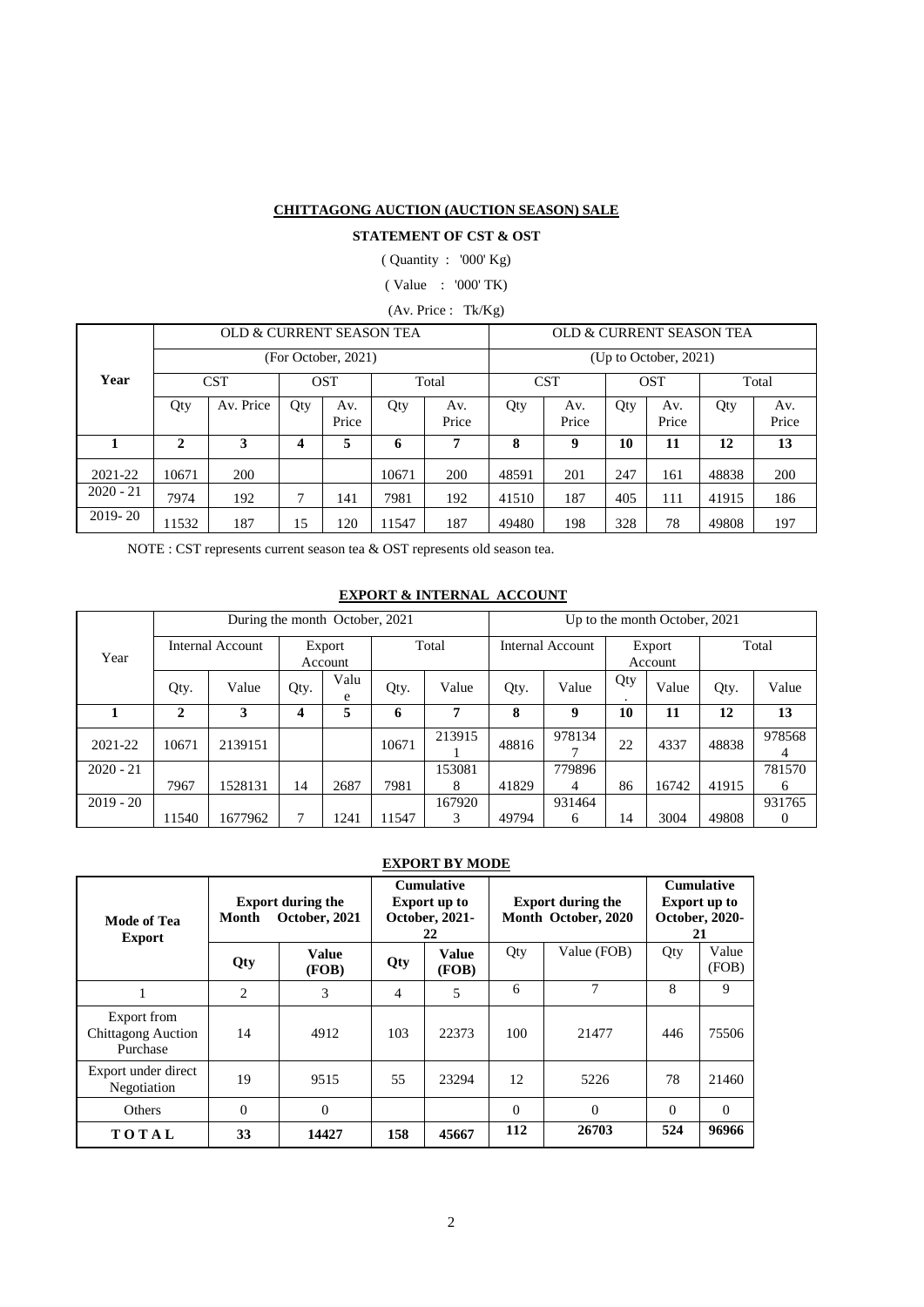|              |                                |                                                     |                          |                              | (Quantity: '000' Kg) |                                     |                                                     |                                    |                                 |                  |  |
|--------------|--------------------------------|-----------------------------------------------------|--------------------------|------------------------------|----------------------|-------------------------------------|-----------------------------------------------------|------------------------------------|---------------------------------|------------------|--|
| Name of the  | During the month October' 2021 |                                                     |                          |                              |                      |                                     | <b>Import up to October' 2021</b>                   |                                    |                                 |                  |  |
| Country      | Green<br>Tea<br>(Qty)          | Instan<br>$\ensuremath{\mathbf{t}}$<br>Tea<br>(Qty) | Primiu<br>m Tea<br>(Qty) | <b>Black</b><br>Tea<br>(Qty) | Total                | Gree<br>$\mathbf n$<br>Tea<br>(Qty) | Instan<br>$\ensuremath{\mathbf{t}}$<br>Tea<br>(Qty) | Primiu<br>$\mathbf m$ Tea<br>(Qty) | Blac<br>$\bf k$<br>Tea<br>(Qty) | Total            |  |
|              | $\mathbf{1}$                   | $\sqrt{2}$                                          | $\mathfrak{Z}$           | $\overline{4}$               | $1+2+3+4$<br>$=$ 5   | $\sqrt{6}$                          | $\boldsymbol{7}$                                    | $\,8\,$                            | 9                               | $6+7+8+9=$<br>10 |  |
| Afghanistan  |                                |                                                     |                          |                              |                      |                                     |                                                     |                                    |                                 |                  |  |
| Bahrain      |                                |                                                     |                          |                              |                      |                                     |                                                     |                                    |                                 |                  |  |
| China        |                                |                                                     |                          |                              |                      | 35                                  |                                                     |                                    |                                 | 35               |  |
| Digibouti    |                                |                                                     |                          |                              |                      |                                     |                                                     |                                    |                                 |                  |  |
| France       |                                |                                                     |                          |                              |                      |                                     |                                                     |                                    |                                 |                  |  |
| Germany      |                                |                                                     |                          |                              |                      |                                     |                                                     |                                    |                                 |                  |  |
| Ghana        |                                |                                                     |                          |                              |                      |                                     |                                                     |                                    |                                 |                  |  |
| Greece       |                                |                                                     |                          |                              |                      |                                     |                                                     |                                    |                                 |                  |  |
| India        |                                |                                                     |                          |                              |                      |                                     |                                                     |                                    |                                 |                  |  |
| Iran         |                                |                                                     |                          |                              |                      |                                     |                                                     |                                    |                                 |                  |  |
| Japan        |                                |                                                     |                          |                              |                      |                                     |                                                     |                                    |                                 |                  |  |
| Kazakhstan   |                                |                                                     |                          |                              |                      |                                     |                                                     |                                    |                                 |                  |  |
| Kenya        |                                |                                                     |                          |                              |                      |                                     |                                                     |                                    | 590                             | 590              |  |
| K.S.A.       |                                |                                                     |                          |                              |                      |                                     |                                                     |                                    |                                 |                  |  |
| Kuwait       |                                |                                                     |                          |                              |                      |                                     |                                                     |                                    |                                 |                  |  |
| Mauritus     |                                |                                                     |                          |                              |                      |                                     |                                                     |                                    |                                 |                  |  |
| Oman         |                                |                                                     |                          |                              |                      |                                     |                                                     |                                    |                                 |                  |  |
| Pakistan     |                                |                                                     |                          |                              |                      |                                     |                                                     |                                    |                                 |                  |  |
| Poland       |                                |                                                     |                          |                              |                      |                                     |                                                     |                                    |                                 |                  |  |
| Qatar        |                                |                                                     |                          |                              |                      |                                     |                                                     |                                    |                                 |                  |  |
| Russia       |                                |                                                     |                          |                              |                      |                                     |                                                     |                                    |                                 |                  |  |
| Thailand     |                                |                                                     |                          |                              |                      |                                     |                                                     |                                    |                                 |                  |  |
| Turkey       |                                |                                                     |                          |                              |                      |                                     |                                                     |                                    |                                 |                  |  |
| U.A.E.       |                                |                                                     |                          |                              |                      |                                     |                                                     |                                    |                                 |                  |  |
| U.K.         |                                |                                                     |                          |                              |                      |                                     |                                                     |                                    |                                 |                  |  |
| Ukraine      |                                |                                                     |                          |                              |                      |                                     |                                                     |                                    |                                 |                  |  |
| <b>USA</b>   |                                |                                                     |                          |                              |                      |                                     |                                                     |                                    |                                 |                  |  |
| Malawi       |                                |                                                     |                          |                              |                      |                                     |                                                     |                                    |                                 |                  |  |
| Others       |                                |                                                     |                          |                              |                      |                                     |                                                     |                                    |                                 |                  |  |
| <b>Total</b> |                                |                                                     |                          |                              |                      | 35                                  |                                                     |                                    | 590                             | 625              |  |

## **COUNTRY-WISE IMPORT UPTO OCTOBER, 2021**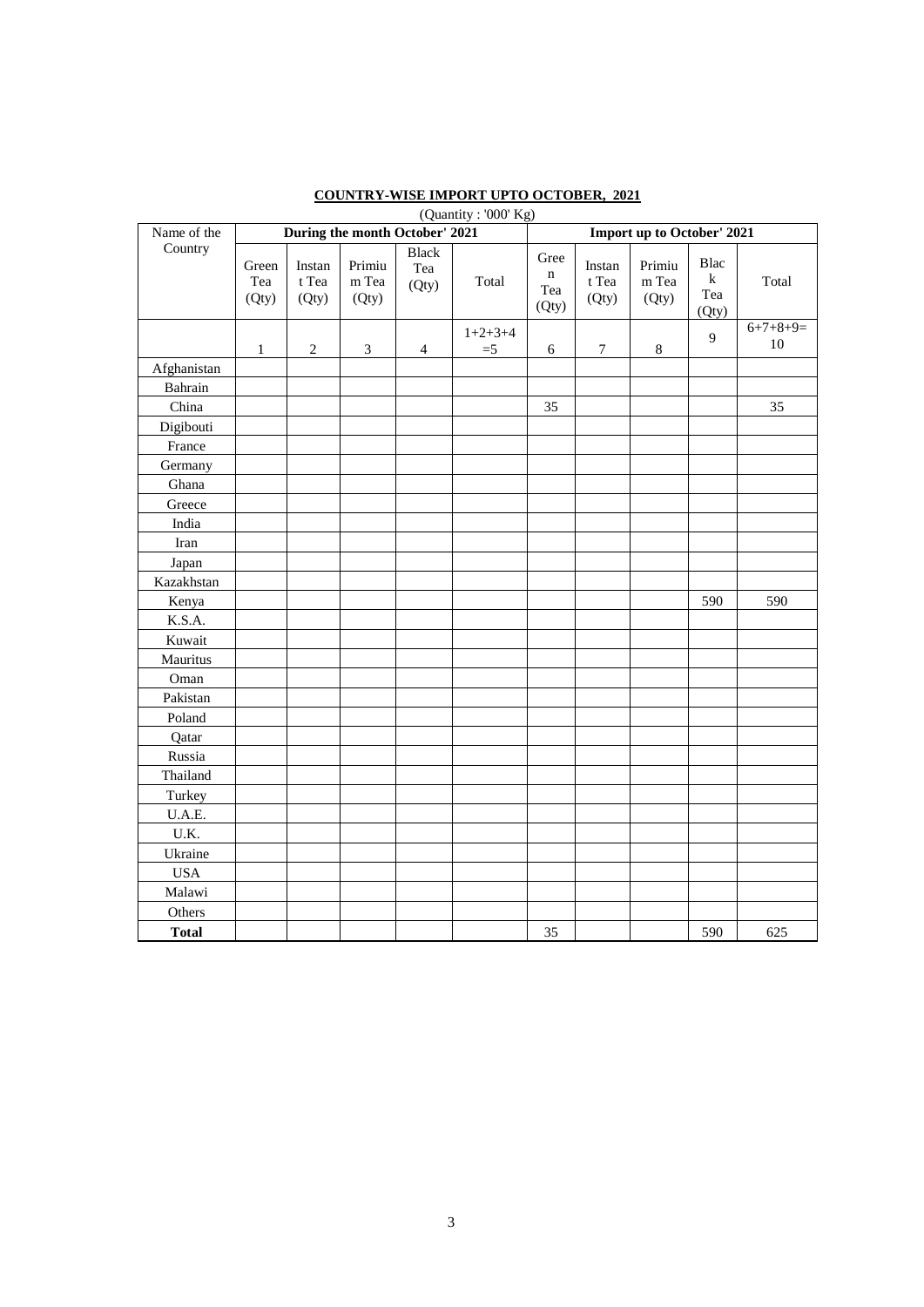## **EX-GARDEN SALE**

**LOOSE TEA**

(Quantity :'000'Kg)

(Value : '000'Tk)

|                 |      |           | (Av.Price : Tk. / Kg) |           |      |           |  |  |  |  |  |
|-----------------|------|-----------|-----------------------|-----------|------|-----------|--|--|--|--|--|
|                 |      | Loose tea |                       |           |      |           |  |  |  |  |  |
| <b>Month</b>    |      | 2021-2022 |                       | 2020-2021 |      | 2019-2020 |  |  |  |  |  |
|                 | Qty  | Av. Price | Qty                   | Av. Price | Qty  | Av. Price |  |  |  |  |  |
| July, 21        | 462  | 251.07    | 125                   | 186.17    | 50   | 144.60    |  |  |  |  |  |
| August, 21      | 224  | 219.43    | 149                   | 177.77    | 83   | 195.00    |  |  |  |  |  |
| September, 21   | 246  | 241.38    | 219                   | 186.16    | 118  | 190       |  |  |  |  |  |
| October, 21     | 340  | 213.59    | 203                   | 178.52    | 193  | 183       |  |  |  |  |  |
| November,<br>21 |      |           | 218                   | 178.09    | 133  | 169       |  |  |  |  |  |
| December,<br>21 |      |           | 223                   | 175.25    | 97   | 182       |  |  |  |  |  |
| January, 22     |      |           | 173                   | 182.27    | 105  | 183.77    |  |  |  |  |  |
| February, 22    |      |           | 156                   | 184.75    | 60   | 178.41    |  |  |  |  |  |
| March, 22       |      |           | 149                   | 198.67    | 44   | 184.96    |  |  |  |  |  |
| April, 22       |      |           | 103                   | 212.08    | 150  | 180.11    |  |  |  |  |  |
| May, 22         |      |           | 229                   | 205.03    | 83   | 179.09    |  |  |  |  |  |
| June, $22$      |      |           | 340                   | 220.39    |      | 172.06    |  |  |  |  |  |
| <b>Total</b>    | 1272 | 233.61    | 2287                  | 191.67    | 1253 | 179.44    |  |  |  |  |  |

#### **VALUE ADDED (PACKET) TEA**

|              |                          |                          | Value Added (Packet) Tea |                          |                              |                          |
|--------------|--------------------------|--------------------------|--------------------------|--------------------------|------------------------------|--------------------------|
| Month        |                          | 2020-2021                |                          | 2019-2020                |                              | 2018-2019                |
|              | Qty                      | Av. .Price               | Qty                      | Av. Price                | Qty                          | Av. Price                |
| July         | $\overline{\phantom{0}}$ | $\overline{\phantom{a}}$ | $\overline{\phantom{a}}$ | $\overline{\phantom{a}}$ | $\overline{\phantom{a}}$     | $\overline{\phantom{a}}$ |
| August       |                          |                          | ۳                        |                          |                              |                          |
| September    | $\overline{\phantom{a}}$ |                          | $\qquad \qquad -$        | $\overline{a}$           | $\overline{\phantom{0}}$     |                          |
| October      | $\overline{\phantom{a}}$ | $\overline{\phantom{a}}$ |                          |                          |                              |                          |
| November     | $\overline{a}$           |                          | $\overline{a}$           | ۰                        | ۰                            |                          |
| December     | $\overline{\phantom{a}}$ |                          | $\qquad \qquad -$        |                          | $\qquad \qquad \blacksquare$ |                          |
| January      | $\overline{\phantom{a}}$ | $\overline{\phantom{a}}$ | $\qquad \qquad -$        | $\overline{\phantom{0}}$ |                              |                          |
| February     | $\overline{\phantom{0}}$ |                          | $\qquad \qquad -$        | ۰                        | ۰                            |                          |
| March        | $\overline{\phantom{a}}$ |                          | $\qquad \qquad -$        |                          | $\overline{\phantom{a}}$     |                          |
| April        | $\overline{\phantom{a}}$ | $\overline{\phantom{a}}$ |                          |                          |                              |                          |
| May          | $\overline{\phantom{a}}$ | $\overline{\phantom{a}}$ | $\overline{\phantom{a}}$ | $\overline{\phantom{a}}$ | $\overline{\phantom{a}}$     | $\overline{\phantom{a}}$ |
| June         | $\overline{\phantom{a}}$ |                          |                          |                          |                              |                          |
| <b>Total</b> |                          |                          |                          |                          |                              |                          |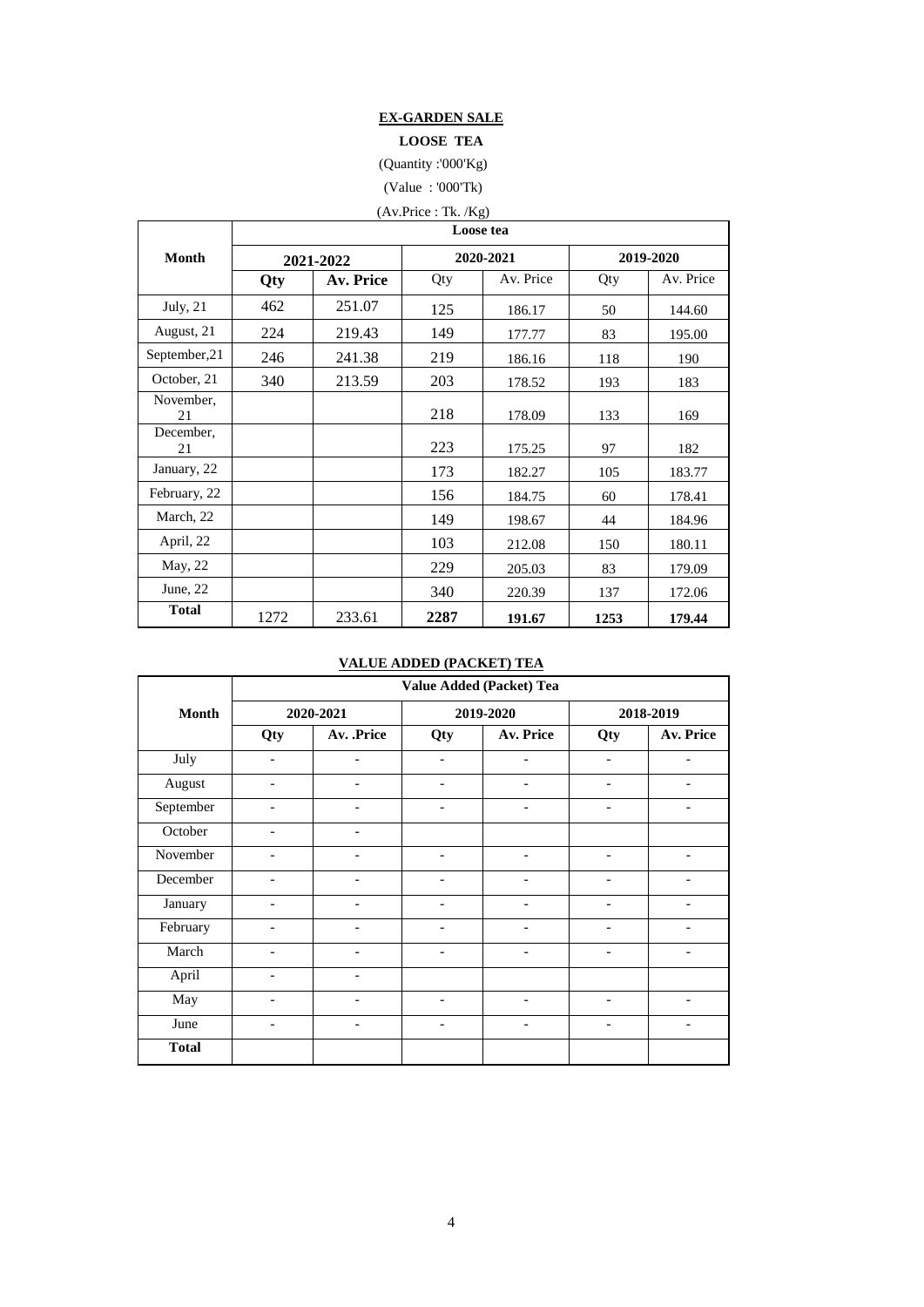## **EXPORT DURING OCTOBER' 2021**

## **COUNTRIES OF DESTINATION**

(Quantity : '000'Kg)

(Value : '000'Tk)

| vaide               | .0001 <sub>N</sub> |  |
|---------------------|--------------------|--|
| (Av. Price: Tk./Kg) |                    |  |

| $(1 - 1)$<br><b>Export during October'2021</b> |                 |                         |                         |                         |                |                        |  |  |  |  |
|------------------------------------------------|-----------------|-------------------------|-------------------------|-------------------------|----------------|------------------------|--|--|--|--|
|                                                |                 | <b>Loose Tea</b>        |                         | <b>Packet Tea</b>       |                | <b>Total</b>           |  |  |  |  |
| Name of the<br>Country                         | Qty.<br>(Kg)    | Value<br>$(FOB)$ $(Tk)$ | Qty.<br>(Kg)            | Value<br>$(FOB)$ $(Tk)$ | Qty.<br>(Kg)   | Value<br>(FOB)<br>(Tk) |  |  |  |  |
| $\mathbf{1}$                                   | $\overline{2}$  | $\overline{\mathbf{3}}$ | $\overline{\mathbf{4}}$ | $\overline{5}$          | $\overline{6}$ | $\overline{7}$         |  |  |  |  |
| Afghanistan                                    |                 |                         |                         |                         |                |                        |  |  |  |  |
| Bahrain                                        |                 |                         |                         |                         |                |                        |  |  |  |  |
| China                                          |                 |                         |                         |                         |                |                        |  |  |  |  |
| France<br>Germany                              |                 |                         |                         |                         |                |                        |  |  |  |  |
| Ghana                                          |                 |                         |                         |                         |                |                        |  |  |  |  |
| Greece                                         |                 |                         |                         |                         |                |                        |  |  |  |  |
| India                                          |                 |                         |                         |                         |                |                        |  |  |  |  |
| Japan                                          |                 |                         | $\overline{8}$          | 2531                    | $\overline{8}$ | 2531                   |  |  |  |  |
| Kuwait                                         |                 |                         |                         |                         |                |                        |  |  |  |  |
| K.S.A                                          |                 |                         |                         |                         |                |                        |  |  |  |  |
| Malaysia                                       |                 |                         | $\overline{2}$          | 1133                    | $\overline{2}$ | 1133                   |  |  |  |  |
| Mauritus                                       |                 |                         |                         |                         |                |                        |  |  |  |  |
| Oman                                           |                 |                         |                         |                         |                |                        |  |  |  |  |
| Pakistan                                       | $\overline{10}$ | 4217                    |                         |                         | 10             | 4217                   |  |  |  |  |
| Poland                                         |                 |                         |                         |                         |                |                        |  |  |  |  |
| Qatar                                          |                 |                         |                         |                         |                |                        |  |  |  |  |
| Solomon<br>Islands                             |                 |                         | $\overline{4}$          | 1248                    | $\overline{4}$ | 1248                   |  |  |  |  |
| Thailand                                       |                 |                         |                         |                         |                |                        |  |  |  |  |
| Turkey                                         |                 |                         |                         |                         |                |                        |  |  |  |  |
| U.A.E.                                         |                 |                         |                         |                         |                |                        |  |  |  |  |
| $\overline{U.K}$                               |                 |                         |                         |                         |                |                        |  |  |  |  |
| U.S.A.                                         |                 |                         | 10                      | 5298                    | 10             | 5298                   |  |  |  |  |
| <b>TOTAL</b>                                   | 10              | 4217                    | 24                      | 10210                   | 33             | 14427                  |  |  |  |  |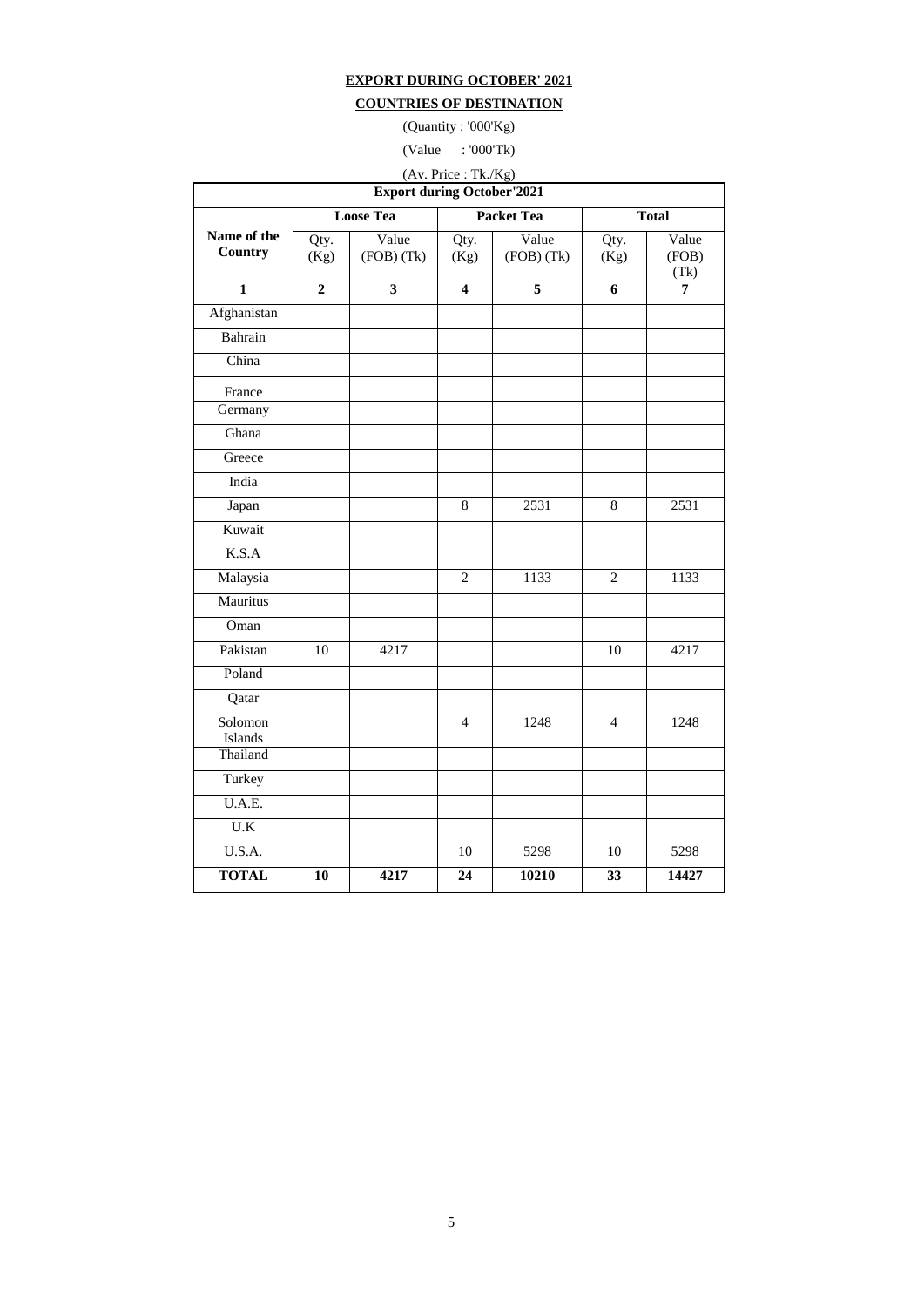## **EXPORT DURING OCTOBER' 2020**

# **COUNTRIES OF DESTINATION**

(Quantity :'000'Kg)

## (Value : '000'Tk)

(Av.Price : Tk. /Kg)

|                        | <b>Export during October'20</b> |                  |                         |                   |      |                |  |  |  |
|------------------------|---------------------------------|------------------|-------------------------|-------------------|------|----------------|--|--|--|
|                        |                                 | <b>Loose Tea</b> |                         | <b>Packet Tea</b> |      | <b>Total</b>   |  |  |  |
| Name of the<br>Country | Qty.                            | Value<br>(FOB)   | Qty.                    | Value<br>(FOB)    | Qty. | Value<br>(FOB) |  |  |  |
| $\mathbf{1}$           | $\overline{2}$                  | 3                | $\overline{\mathbf{4}}$ | 5                 | 6    | 7              |  |  |  |
| Afghanistan            |                                 |                  |                         |                   |      |                |  |  |  |
| Bahrain                |                                 |                  |                         |                   |      |                |  |  |  |
| China                  |                                 |                  |                         |                   |      |                |  |  |  |
| France                 |                                 |                  |                         |                   |      |                |  |  |  |
| Germany                |                                 |                  |                         |                   |      |                |  |  |  |
| Ghana                  |                                 |                  |                         |                   |      |                |  |  |  |
| Greece                 |                                 |                  |                         |                   |      |                |  |  |  |
| India                  |                                 |                  |                         |                   |      |                |  |  |  |
| Japan                  |                                 |                  |                         |                   |      |                |  |  |  |
| Kuwait                 |                                 |                  |                         |                   |      |                |  |  |  |
| K.S.A                  |                                 |                  |                         |                   |      |                |  |  |  |
| Mauritus               |                                 |                  |                         |                   |      |                |  |  |  |
| Oman                   |                                 |                  |                         |                   |      |                |  |  |  |
| Pakistan               | 10                              | 4153             |                         |                   | 10   | 4153           |  |  |  |
| Poland                 |                                 |                  |                         |                   |      |                |  |  |  |
| Qatar                  |                                 |                  |                         |                   |      |                |  |  |  |
| Thailand               |                                 |                  |                         |                   |      |                |  |  |  |
| Turkey                 |                                 |                  |                         |                   |      |                |  |  |  |
| U.A.E.                 |                                 |                  | 90                      | 17324             | 90   | 17324          |  |  |  |
| U.K                    |                                 |                  |                         |                   |      |                |  |  |  |
| <b>USA</b>             |                                 |                  | 12                      | 5226              | 12   | 5226           |  |  |  |
| Switzerland            |                                 |                  |                         |                   |      |                |  |  |  |
| <b>Brunei</b>          |                                 |                  |                         |                   |      |                |  |  |  |
| Cyprus                 |                                 |                  |                         |                   |      |                |  |  |  |
| Solomon                |                                 |                  |                         |                   |      |                |  |  |  |
| Islands                |                                 |                  |                         |                   |      |                |  |  |  |
| <b>TOTAL</b>           | 10                              | 4153             | 102                     | 22550             | 112  | 26703          |  |  |  |

 $\hat{\mathbf{v}}$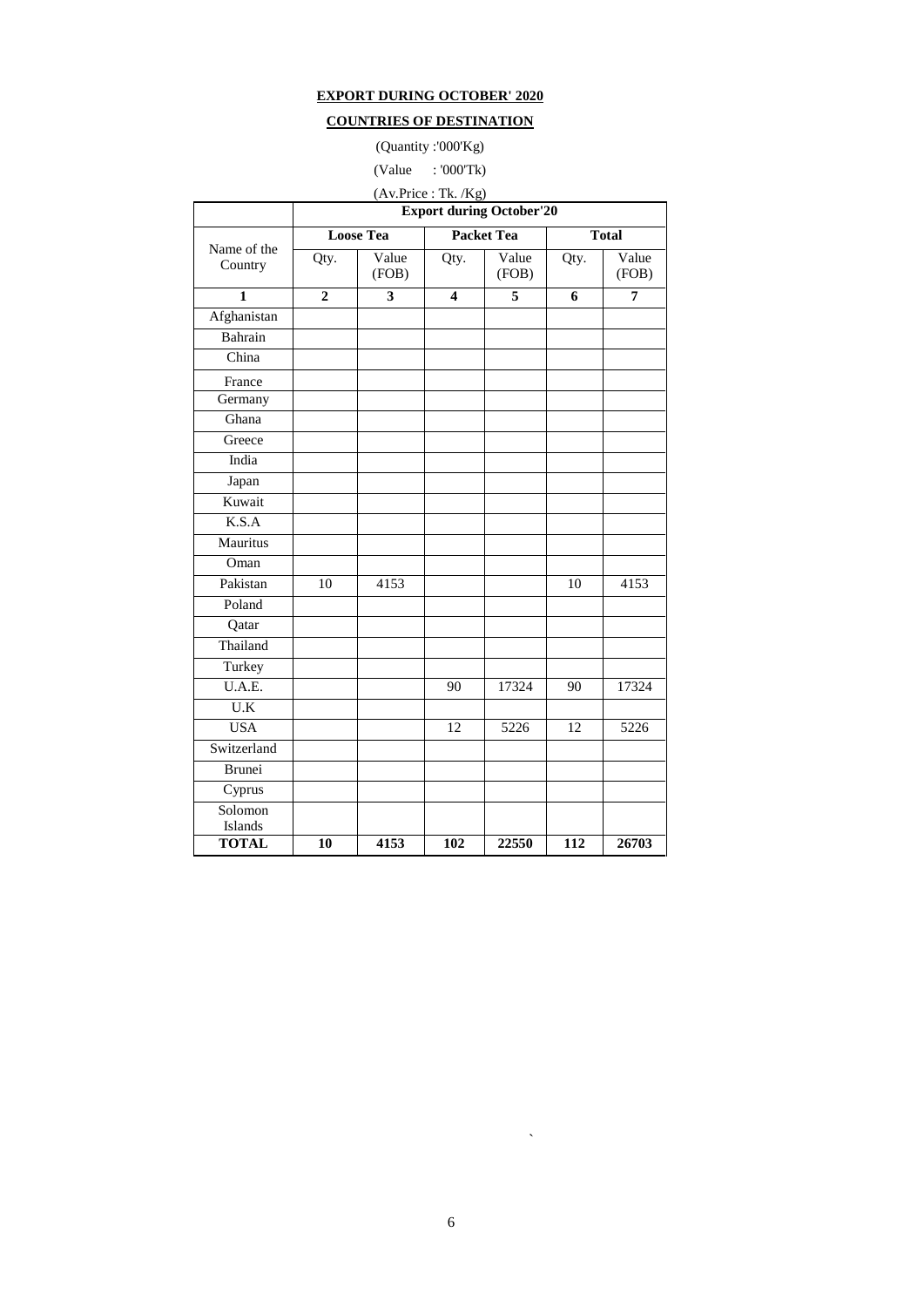#### **COUNTRY-WISE EXPORT UPTO OCTOBER, 2021 -22 AND 2020-21**

(Quantity : '000' Kg)

(Value : '000' Tk)

(Av. Price : Tk. /Kg)

| Name of the        |     |           | Export up to October, 2021 - 22 |            |                |       |     |           | Export up to October, 2020 - 21 |            |                |       |
|--------------------|-----|-----------|---------------------------------|------------|----------------|-------|-----|-----------|---------------------------------|------------|----------------|-------|
| Country            |     | Loose Tea |                                 | Packet Tea |                | Total |     | Loose Tea |                                 | Packet Tea |                | Total |
|                    | Qty | Value     | Qty                             | Value      | Qty            | Value | Qty | Value     | Qty                             | Value      | Qty            | Value |
| Afghanistan        |     |           |                                 |            |                |       |     |           |                                 |            |                |       |
| Australia          |     |           |                                 |            |                |       |     |           |                                 |            |                |       |
| Bahrain            |     |           |                                 |            |                |       |     |           |                                 |            |                |       |
| Brunei             |     |           |                                 |            |                |       |     |           | $\mathbf{1}$                    | 588        | $\mathbf{1}$   | 588   |
| Cyprus             |     |           |                                 |            |                |       |     |           | $\sqrt{2}$                      | 700        | $\overline{c}$ | 700   |
| Canada             |     |           |                                 |            |                |       |     |           |                                 |            |                |       |
| China              |     |           |                                 |            |                |       |     |           |                                 |            |                |       |
| Djibouti           |     |           |                                 |            |                |       |     |           |                                 |            |                |       |
| Dubai              |     |           |                                 |            |                |       |     |           |                                 |            |                |       |
| France             |     |           |                                 |            |                |       |     |           | $\mathbf{1}$                    | 490        | $\mathbf{1}$   | 490   |
| Germany            |     |           |                                 |            |                |       |     |           |                                 |            |                |       |
| Ghana              |     |           |                                 |            |                |       |     |           |                                 |            |                |       |
| Greece             |     |           |                                 |            |                |       |     |           | $\overline{4}$                  | 1177       | $\overline{4}$ | 1177  |
| Italy              |     |           |                                 |            |                |       |     |           |                                 |            |                |       |
| India              |     |           |                                 |            |                |       |     |           |                                 | $\,8\,$    |                | 8     |
| Iran               |     |           |                                 |            |                |       |     |           |                                 |            |                |       |
| Japan              |     |           | $\,8\,$                         | 2531       | 8              | 2531  |     |           | $\overline{c}$                  | 500        | $\sqrt{2}$     | 500   |
| Kazakhstan         |     |           |                                 |            |                |       |     |           |                                 |            |                |       |
| Kenya              |     |           |                                 |            |                |       |     |           |                                 |            |                |       |
| K.S.A.             |     |           |                                 |            |                |       |     |           | 14                              | 4719       | 14             | 4719  |
| Kuwait             |     |           |                                 |            |                |       |     |           | 21                              | 5562       | 21             | 5562  |
| Mauritus           |     |           |                                 |            |                |       |     |           |                                 |            |                |       |
| Malaysia           |     |           | $\mathbf{2}$                    | 1133       | $\mathfrak{2}$ | 1133  |     |           |                                 |            |                |       |
| Newzeland          |     |           |                                 |            |                |       |     |           |                                 |            |                |       |
| Oman               |     |           |                                 |            |                |       |     |           |                                 |            |                |       |
| Pakistan           | 10  | 4217      |                                 |            | 10             | 4217  | 305 | 39543     |                                 |            | 305            | 39543 |
| Poland             |     |           |                                 |            |                |       |     |           |                                 |            |                |       |
| Qatar              |     |           |                                 |            |                |       |     |           |                                 |            |                |       |
| Russia             |     |           |                                 |            |                |       |     |           |                                 |            |                |       |
| Solomon<br>Islands |     |           | $\overline{4}$                  | 1248       | $\overline{4}$ | 1248  |     |           |                                 |            |                |       |
| Thailand           |     |           |                                 |            |                |       |     |           |                                 |            |                |       |
| Turkey             |     |           |                                 |            |                |       |     |           |                                 |            |                |       |
| U.A.E.             |     |           |                                 |            |                |       |     |           | 145                             | 32268      | 145            | 32268 |
| U.K.               |     |           |                                 |            |                |       |     |           |                                 |            |                |       |
| Ukraine            |     |           |                                 |            |                |       |     |           |                                 |            |                |       |
| <b>USA</b>         |     |           | 10                              | 5298       | 10             | 5298  |     |           | 29                              | 11411      | 29             | 11411 |
| Switzerland        |     |           |                                 |            |                |       |     |           |                                 |            |                |       |
| others             |     |           |                                 |            |                |       |     |           |                                 |            |                |       |
| <b>Total</b>       | 10  | 4217      | 24                              | 10210      | 33             | 14427 | 305 | 39543     | 219                             | 57423      | 524            | 96966 |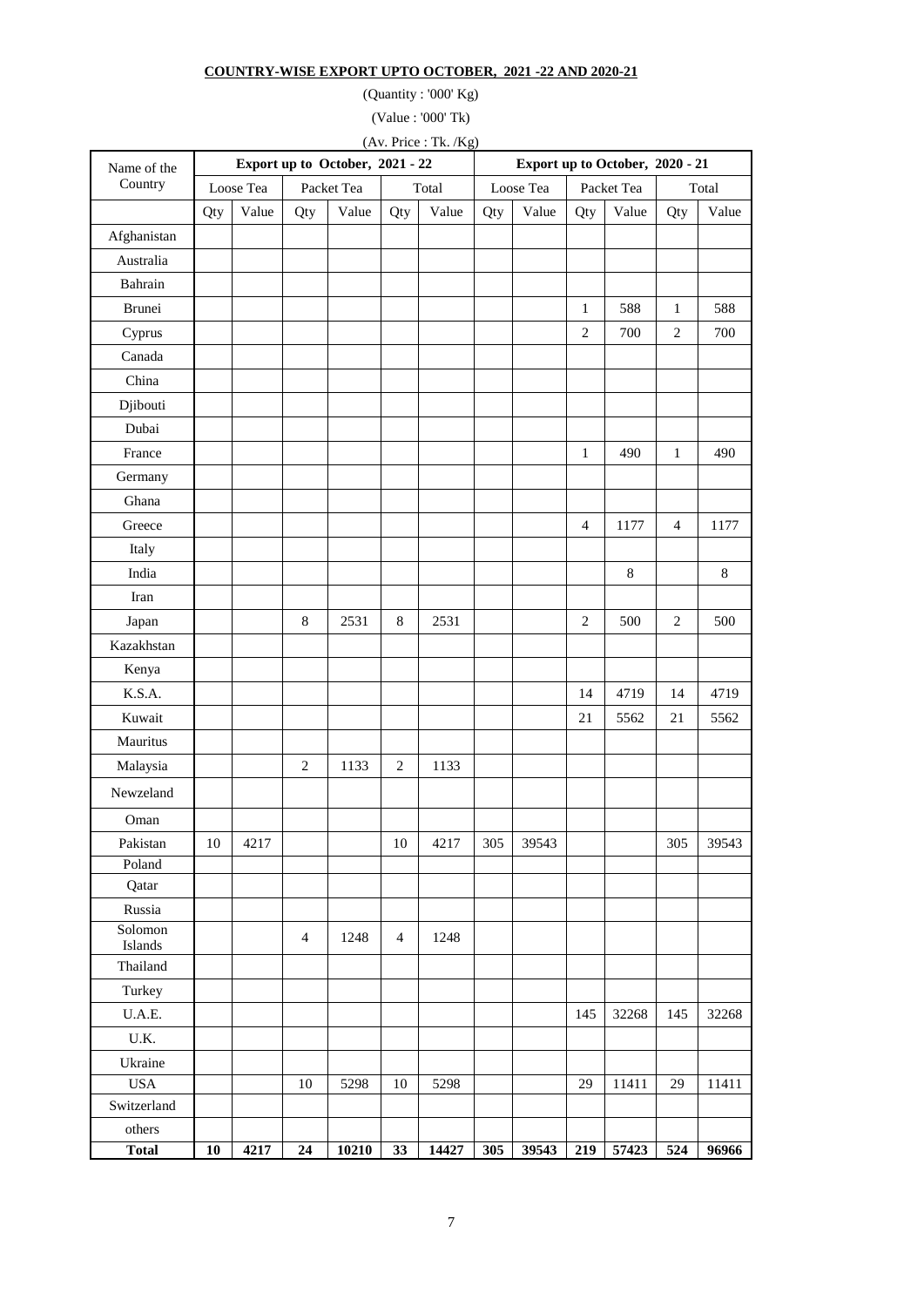#### **EXPORTERS & EXPORT**

## **DURING AND UPTO OCTOBER, 2021-2022**

(Quantity : '000' Kg) (Value : '000' Tk)

(Av. Price : Tk./Kg

|                                      |                |                        |                         | <b>Export During the month October, 2021</b> |       | Cumulative export up to the month |           |                        |            |                        |       |                        |
|--------------------------------------|----------------|------------------------|-------------------------|----------------------------------------------|-------|-----------------------------------|-----------|------------------------|------------|------------------------|-------|------------------------|
| Name of the                          | Loose Tea      |                        | Packet Tea              |                                              | Total |                                   | Loose Tea |                        | Packet Tea |                        | Total |                        |
| <b>Exporters</b>                     | Qty            | Value<br>(Tk)<br>(FOB) | Qty                     | Value<br>(Tk)<br>(FOB)                       | Qty   | Value<br>(Tk)<br>(FOB)            | Qty       | Value<br>(Tk)<br>(FOB) | Qty        | Value<br>(Tk)<br>(FOB) | Qty   | Value<br>(Tk)<br>(FOB) |
| $\mathbf{1}$                         | $\overline{2}$ | 3                      | $\overline{\mathbf{4}}$ | 5                                            | 6     | $\boldsymbol{7}$                  | 8         | $\boldsymbol{9}$       | 10         | 11                     | 12    | 13                     |
| Abul Khair Consumer<br>Products Ltd. |                |                        |                         |                                              |       |                                   |           |                        | 83         | 14093                  | 83    | 14093                  |
| A.Kabir Ltd                          |                |                        |                         |                                              |       |                                   |           |                        |            |                        |       |                        |
| Azad Enterprise Ltd.                 |                |                        |                         |                                              |       |                                   |           |                        |            |                        |       |                        |
| <b>Ahmad Trading</b>                 |                |                        |                         |                                              |       |                                   |           |                        |            |                        |       |                        |
| The Consolidated Tea<br>$\&$ Lands   | 10             | 4217                   |                         |                                              | 10    | 4217                              | 29        | 12483                  |            |                        | 29    | 12483                  |
| Deundee Tea Co.Ltd                   |                |                        |                         |                                              |       |                                   |           |                        |            |                        |       |                        |
| DuncanBrothers(BD)<br>Ltd            |                |                        |                         |                                              |       |                                   |           |                        |            |                        |       |                        |
| EliteInternational Ltd               |                |                        |                         |                                              |       |                                   |           |                        |            |                        |       |                        |
| Haji Ahmed Brs.                      |                |                        |                         |                                              |       |                                   |           |                        |            |                        |       |                        |
| H.R.C.Syndicate Ltd.                 |                |                        |                         |                                              |       |                                   |           |                        |            |                        |       |                        |
| James Finlay P.L.C.                  |                |                        |                         |                                              |       |                                   |           |                        |            |                        |       |                        |
| Ispahani Tea Ltd.                    |                |                        |                         |                                              |       |                                   |           |                        | 6          | 3368                   | 6     | 3368                   |
| Monir Sha & Sons                     |                |                        |                         |                                              |       |                                   |           |                        |            |                        |       |                        |
| Haldavelly Tea Co.<br>Ltd            |                |                        |                         |                                              |       |                                   |           |                        |            |                        |       |                        |
| Orion Tea Co.Ltd                     |                |                        | 14                      | 4912                                         | 14    | 4912                              |           |                        | 14         | 4912                   | 14    | 4912                   |
| Shaw Wallace (BD)<br>Limited         |                |                        |                         |                                              |       |                                   |           |                        |            |                        |       |                        |
| Unilever (BD) Ltd.                   |                |                        |                         |                                              |       |                                   |           |                        |            |                        |       |                        |
| Kazi & Kazi T.E Ltd                  |                |                        | 10                      | 5298                                         | 10    | 5298                              |           |                        | 26         | 10811                  | 26    | 10811                  |
| Meghna Tea co. Ltd                   |                |                        |                         |                                              |       |                                   |           |                        |            |                        |       |                        |
| M M Tea Estate Ltd.                  |                |                        |                         |                                              |       |                                   |           |                        |            |                        |       |                        |
| Tetly (ACI) BD. Ltd                  |                |                        |                         |                                              |       |                                   |           |                        |            |                        |       |                        |
| TOTAL                                | 10             | 4,217                  | 24                      | 10,210                                       | 33    | 14,427                            | 29        | 12483                  | 129        | 33184                  | 158   | 45667                  |

8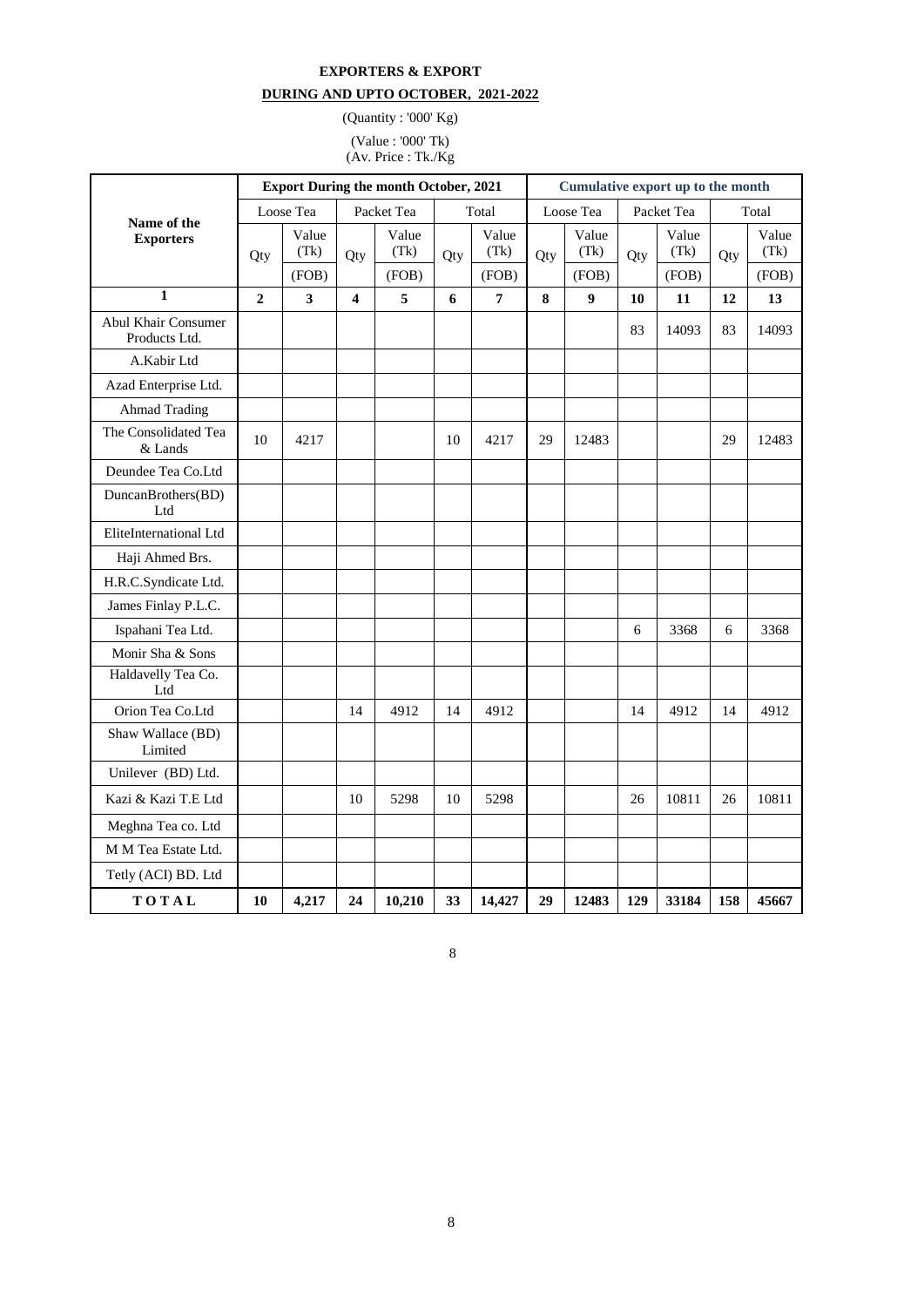#### **COUNTRY-WISE EXPORT FOR 2021-2022 AND 2020-2021**

(Quantity : '000' Kg)

(Value : '000' Tk)

(Av. Price : Tk. /Kg)

| Name of the        |     |                  |                            | Export For the year, 2021-2022 |                |              | Export For the year, 2020-2021 |                  |                |                                   |                |              |  |
|--------------------|-----|------------------|----------------------------|--------------------------------|----------------|--------------|--------------------------------|------------------|----------------|-----------------------------------|----------------|--------------|--|
| Country            |     | <b>Loose Tea</b> | Packet Tea<br><b>Total</b> |                                |                |              |                                | <b>Loose Tea</b> |                | <b>Packet Tea</b><br><b>Total</b> |                |              |  |
|                    | Qty | <b>Value</b>     | Qty                        | <b>Value</b>                   | Qty            | <b>Value</b> | Qty                            | <b>Value</b>     | Qty            | <b>Value</b>                      | Qty            | <b>Value</b> |  |
| Afghanistan        |     |                  |                            |                                |                |              |                                |                  |                |                                   |                |              |  |
| Australia          |     |                  |                            |                                |                |              |                                |                  |                | 108                               |                | 108          |  |
| Bahrain            |     |                  |                            |                                |                |              |                                |                  | 1              | 291                               | $\mathbf{1}$   | 291          |  |
| Brunei             |     |                  |                            |                                |                |              |                                |                  | 1              | 588                               | $\mathbf{1}$   | 588          |  |
| Cyprus             |     |                  |                            |                                |                |              |                                |                  | $\overline{4}$ | 1544                              | $\overline{4}$ | 1544         |  |
| Canada             |     |                  |                            |                                |                |              |                                |                  | $\overline{2}$ | 735                               | $\overline{2}$ | 735          |  |
| China              |     |                  |                            |                                |                |              | $\overline{4}$                 | 1034             |                |                                   | $\overline{4}$ | 1034         |  |
| Djibouti           |     |                  |                            |                                |                |              |                                |                  |                |                                   |                |              |  |
| Dubai              |     |                  |                            |                                |                |              |                                |                  |                |                                   |                |              |  |
| France             |     |                  |                            |                                |                |              |                                |                  | 1              | 490                               | $\mathbf{1}$   | 490          |  |
| Germany            |     |                  |                            |                                |                |              |                                |                  |                |                                   |                |              |  |
| Ghana              |     |                  |                            |                                |                |              |                                |                  |                |                                   |                |              |  |
| Greece             |     |                  |                            |                                |                |              |                                |                  | $\,8\,$        | 2681                              | 8              | 2681         |  |
| Italy              |     |                  |                            |                                |                |              |                                |                  | 3              | 1106                              | $\mathfrak{Z}$ | 1106         |  |
| India              |     |                  |                            |                                |                |              |                                |                  |                | $\,8\,$                           |                | $\,8\,$      |  |
| Iran               |     |                  |                            |                                |                |              |                                |                  |                |                                   |                |              |  |
| Japan              |     |                  | 8                          | 2531                           | 8              | 2531         | 1                              | 363              | $\overline{c}$ | 500                               | $\mathfrak{Z}$ | 863          |  |
| Kazakhstan         |     |                  |                            |                                |                |              |                                |                  |                |                                   |                |              |  |
| Kenya              |     |                  |                            |                                |                |              |                                |                  |                |                                   |                |              |  |
| K.S.A.             |     |                  |                            |                                |                |              |                                |                  | 17             | 6102                              | 17             | 6102         |  |
| Kuwait             |     |                  |                            |                                |                |              |                                |                  | 44             | 11877                             | 44             | 11877        |  |
| Mauritus           |     |                  |                            |                                |                |              |                                |                  | 1              | 433                               | $\mathbf{1}$   | 433          |  |
| Malaysia           |     |                  | $\overline{2}$             | 1133                           | $\mathbf{2}$   | 1133         |                                |                  | $\overline{2}$ | 787                               | $\overline{2}$ | 787          |  |
| Newzeland          |     |                  |                            |                                |                |              |                                |                  |                |                                   |                |              |  |
| Oman               |     |                  |                            |                                |                |              |                                |                  |                |                                   |                |              |  |
| Pakistan           | 29  | 12483            |                            |                                | 29             | 12483        | 513                            | 88075            |                |                                   | 513            | 88075        |  |
| Poland             |     |                  |                            |                                |                |              |                                |                  |                |                                   |                |              |  |
| Qatar              |     |                  |                            |                                |                |              |                                |                  | $\mathbf{1}$   | 119                               | $\mathbf{1}$   | 119          |  |
| Russia             |     |                  |                            |                                |                |              |                                |                  |                |                                   |                |              |  |
| Solomon<br>Islands |     |                  | $\overline{4}$             | 1248                           | $\overline{4}$ | 1248         |                                |                  |                |                                   |                |              |  |
| Thailand           |     |                  |                            |                                |                |              |                                |                  |                |                                   |                |              |  |
| Turkey             |     |                  |                            |                                |                |              |                                |                  |                |                                   |                |              |  |
| U.A.E.             |     |                  | 83                         | 14093                          | 83             | 14093        |                                |                  | 552            | 104579                            | 552            | 104579       |  |
| U.K.               |     |                  |                            |                                |                |              |                                |                  |                |                                   |                |              |  |
| Ukraine            |     |                  |                            |                                |                |              |                                |                  |                |                                   |                |              |  |
| <b>USA</b>         |     |                  | 32                         | 14179                          | 32             | 14179        |                                |                  | 85             | 34300                             | 85             | 34300        |  |
| Switzerland        |     |                  |                            |                                |                |              |                                |                  | $\mathbf{1}$   | 416                               | $\mathbf{1}$   | 416          |  |
| Others             |     |                  |                            |                                |                |              |                                |                  |                |                                   |                |              |  |
| <b>Total</b>       | 29  | 12483            | 129                        | 33184                          | 158            | 45667        | 518                            | 89472            | 725            | 166664                            | 1243           | 256136       |  |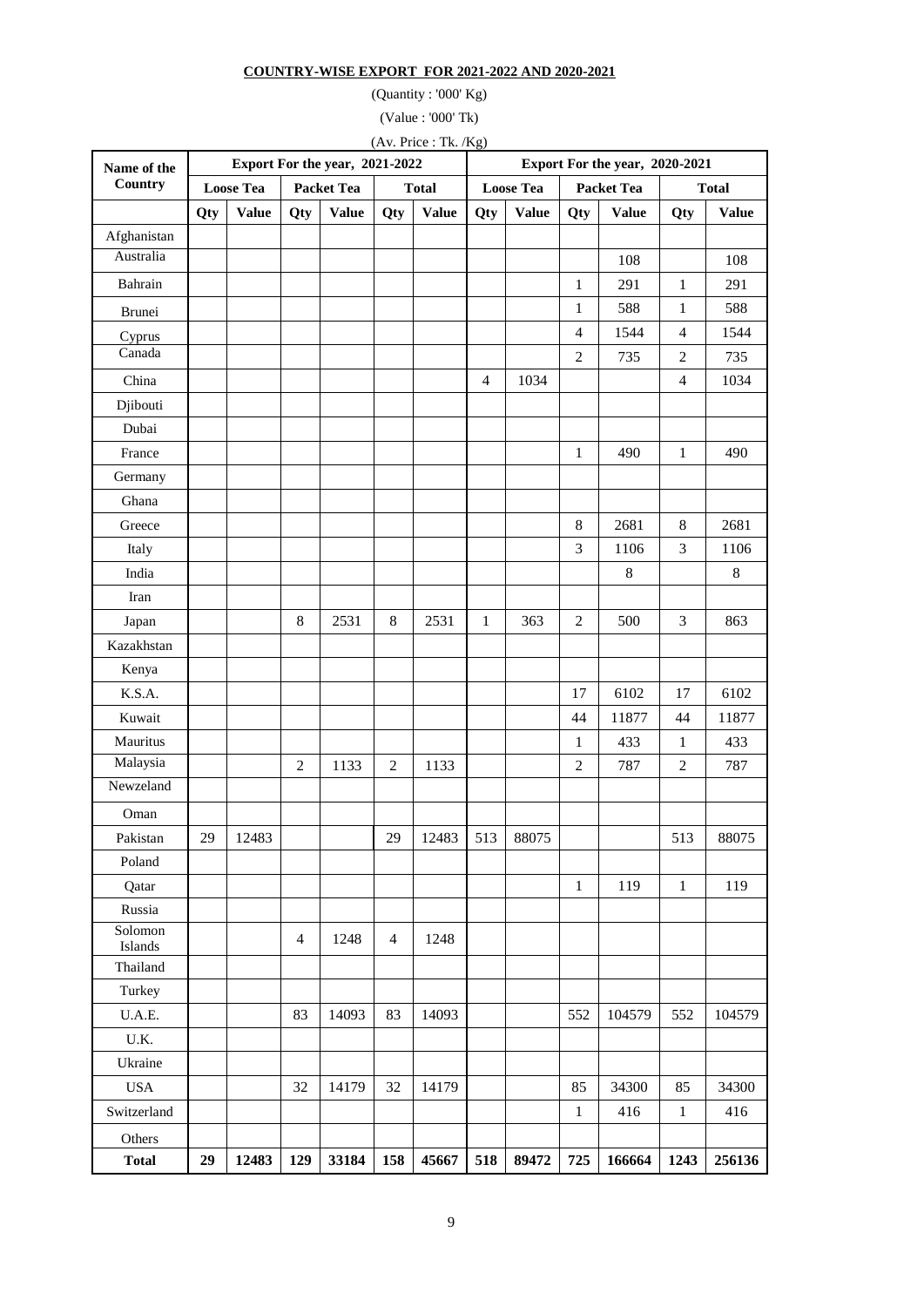#### **EXPORTERS & EXPORT FOR 2021-22 AND 2020-21**

(Quantity : '000' Kg) (Value : '000' Tk)

(Av. Price : Tk. /Kg)

|                                               |                  |                       |                   | Export For the year 2021-22 |     |                       | Export For the year 2020-21 |                       |     |                       |                |                       |  |
|-----------------------------------------------|------------------|-----------------------|-------------------|-----------------------------|-----|-----------------------|-----------------------------|-----------------------|-----|-----------------------|----------------|-----------------------|--|
| Name of the                                   | <b>Loose Tea</b> |                       | <b>Packet Tea</b> |                             |     | <b>Total</b>          |                             | <b>Loose Tea</b>      |     | <b>Packet Tea</b>     | <b>Total</b>   |                       |  |
| <b>Exporters</b>                              | Qty              | <b>Value</b><br>(FOB) | Qty               | <b>Value</b><br>(FOB)       | Qty | <b>Value</b><br>(FOB) | Qty                         | <b>Value</b><br>(FOB) | Qty | <b>Value</b><br>(FOB) | Qty            | <b>Value</b><br>(FOB) |  |
| Abul Khair<br><b>Consumer Products</b><br>Ltd |                  |                       | 83                | 14093                       | 83  | 14093                 |                             |                       | 540 | 94574                 | 540            | 94574                 |  |
| A.Kabir Ltd                                   |                  |                       |                   |                             |     |                       |                             |                       |     |                       |                |                       |  |
| Azad Enterprise Ltd.                          |                  |                       |                   |                             |     |                       |                             |                       |     |                       |                |                       |  |
| <b>Ahmad Trading</b>                          |                  |                       |                   |                             |     |                       |                             |                       |     |                       |                |                       |  |
| The Consolidated<br>Tea & Lands               | 29               | 12483                 |                   |                             | 29  | 12483                 | 488                         | 85544                 |     |                       | 488            | 85544                 |  |
| Deundee Tea Co.Ltd                            |                  |                       |                   |                             |     |                       |                             |                       |     |                       |                |                       |  |
| DuncanBrothers(BD)<br>Ltd                     |                  |                       |                   |                             |     |                       |                             |                       |     |                       |                |                       |  |
| EliteInternational<br>Ltd                     |                  |                       |                   |                             |     |                       |                             |                       |     |                       |                |                       |  |
| Haji Ahmed Brs.                               |                  |                       |                   |                             |     |                       |                             |                       |     |                       |                |                       |  |
| H.R.C.Syndicate<br>Ltd.                       |                  |                       |                   |                             |     |                       |                             |                       |     |                       |                |                       |  |
| James Finlay P.L.C.                           |                  |                       |                   |                             |     |                       |                             |                       |     |                       |                |                       |  |
| Ispahani Tea Ltd.                             |                  |                       | 6                 | 3368                        | 6   | 3368                  |                             |                       | 16  | 3292                  | 16             | 3292                  |  |
| Monir Sha & Sons                              |                  |                       |                   |                             |     |                       |                             |                       |     |                       |                |                       |  |
| Haldavelly Tea Co.<br>Ltd                     |                  |                       |                   |                             |     |                       |                             |                       |     |                       |                |                       |  |
| Orion Tea Co.Ltd                              |                  |                       | 14                | 4912                        | 14  | 4912                  |                             |                       | 98  | 37282                 | 98             | 37282                 |  |
| Shaw Wallace (BD)<br>Limited                  |                  |                       |                   |                             |     |                       |                             |                       |     |                       |                |                       |  |
| Unilever (BD) Ltd.                            |                  |                       |                   |                             |     |                       |                             |                       |     |                       |                |                       |  |
| Kazi & Kazi T.E Ltd                           |                  |                       | 26                | 10811                       | 26  | 10811                 | $\mathbf{1}$                | 363                   | 71  | 31508                 | 72             | 31871                 |  |
| Meghna Tea co. Ltd                            |                  |                       |                   |                             |     |                       | 25                          | 2531                  |     |                       | 25             | 2531                  |  |
| M M Tea Estate Ltd.                           |                  |                       |                   |                             |     |                       | $\overline{4}$              | 1034                  |     |                       | $\overline{4}$ | 1034                  |  |
| Tetly (ACI) BD. Ltd                           |                  |                       |                   |                             |     |                       |                             |                       |     | $\,8\,$               |                | 8                     |  |
| TOTAL                                         | 29               | 12483                 | 129               | 33184                       | 158 | 45667                 | 518                         | 89472                 | 725 | 166664                | 1243           | 256136                |  |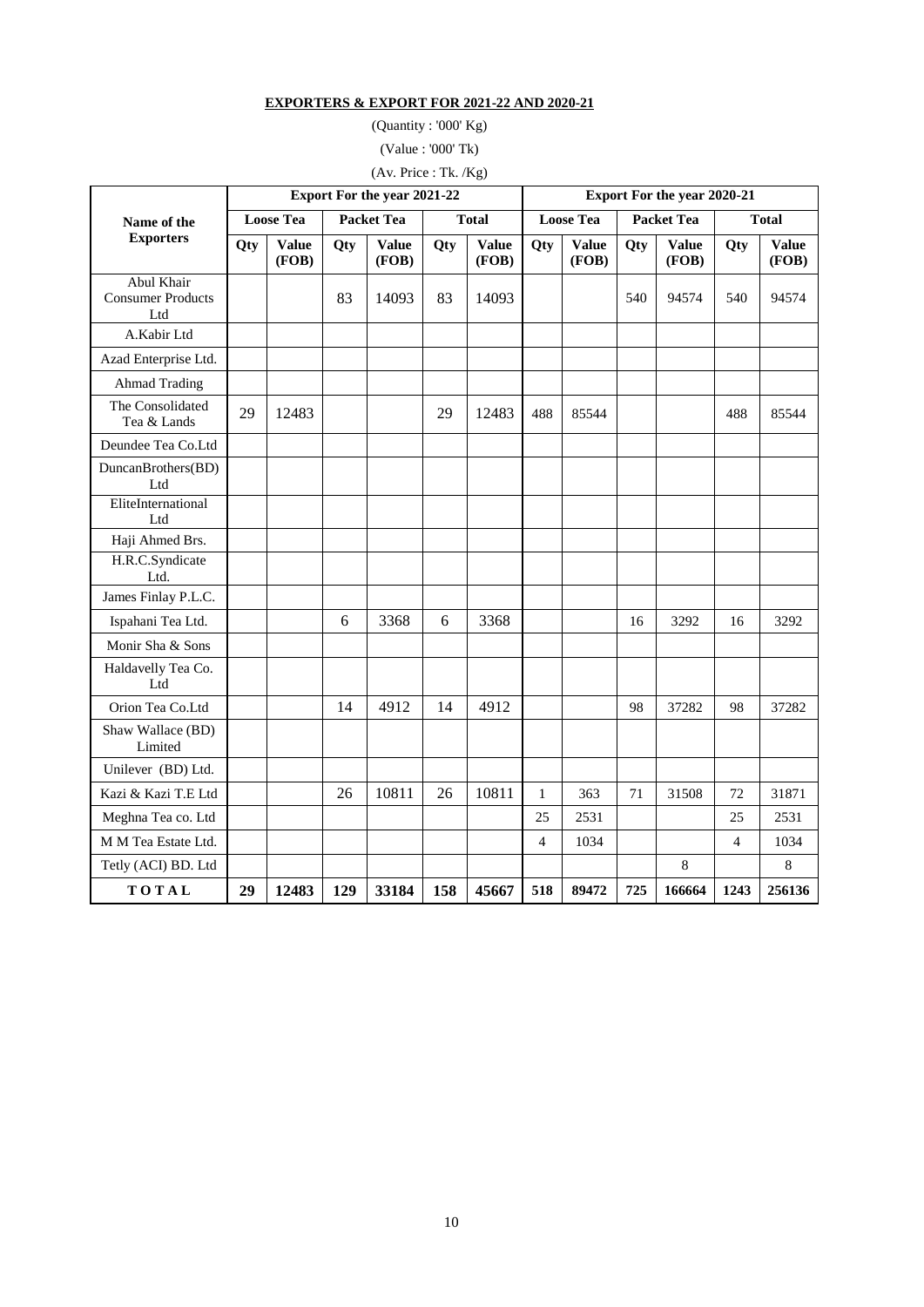#### **ANNUAL EXPORT**

(Quantity : '000' Kg)

(Value : 'US \$')

| (Av. Price : 'US \$/ Kg')              |                         |                                                         |                                             |                          |                                                         |                                                             |                           |                                                                |                                              |  |  |  |
|----------------------------------------|-------------------------|---------------------------------------------------------|---------------------------------------------|--------------------------|---------------------------------------------------------|-------------------------------------------------------------|---------------------------|----------------------------------------------------------------|----------------------------------------------|--|--|--|
| Financi                                |                         | <b>LOOSE TEA</b>                                        |                                             |                          | <b>VALUE ADDED TEA</b>                                  |                                                             |                           | <b>TOTAL</b>                                                   |                                              |  |  |  |
| al Year<br>$(\mathbf{July} -$<br>June) | <b>QTY</b>              | <b>AV.PRIC</b><br>E PER<br>KG.(US<br>$\boldsymbol{\$})$ | <b>VALUE(IN</b><br><b>THOUSAN</b><br>D(S\$) | <b>QT</b><br>$\mathbf Y$ | <b>AV.PRIC</b><br>E PER<br>KG (US<br>$\boldsymbol{\$})$ | <b>VALUE(I</b><br>${\bf N}$<br><b>THOUSA</b><br>$N)$ (S \$) | <b>QTY</b>                | <b>AV.PRIC</b><br>E PER<br><b>KG (US</b><br>$\boldsymbol{\$})$ | <b>VALUE(IN</b><br><b>THOUSAN</b><br>D US \$ |  |  |  |
| 2001-02                                | 13,15<br>$\overline{0}$ | 1.17                                                    | 15,402                                      | 652                      | 1.63                                                    | 1,066                                                       | 13,80<br>$\overline{2}$   | 1.19                                                           | 16,468                                       |  |  |  |
| 2002-03                                | 11,19<br>3              | 1.19                                                    | 13,270                                      | 973                      | 1.84                                                    | 1,792                                                       | 12,16<br>6                | 1.24                                                           | 15,062                                       |  |  |  |
| 2003-04                                | 12,02<br>3              | $\overline{1.2}$                                        | 14,471                                      | 437                      | 2.22                                                    | 968                                                         | 12,46<br>$\boldsymbol{0}$ | 1.24                                                           | 15,439                                       |  |  |  |
| 2004-05                                | 12,01<br>9              | 1.24                                                    | 14,844                                      | 337                      | 2.15                                                    | 725                                                         | 12,35<br>6                | 1.26                                                           | 15,569                                       |  |  |  |
| 2005-06                                | 8,637                   | 1.25                                                    | 10,827                                      | 385                      | 2.13                                                    | 822                                                         | 9,022                     | 1.29                                                           | 11,649                                       |  |  |  |
| 2006-07                                | 4,350                   | 1.18                                                    | 5,115                                       | 478                      | 2.3                                                     | 1,101                                                       | 4,828                     | 1.29                                                           | 6,216                                        |  |  |  |
| 2007-08                                | 10,29<br>9              | $\overline{1.3}$                                        | 13,350                                      | 499                      | 2.37                                                    | 1,183                                                       | 10,79<br>8                | 1.35                                                           | 14,533                                       |  |  |  |
| 2008-09                                | 5,822                   | 1.87                                                    | 10,871                                      | 329                      | 2.59                                                    | 852                                                         | 6,151                     | 1.91                                                           | 11,723                                       |  |  |  |
| 2009-10                                | 1,777                   | 2.18                                                    | 3,879                                       | 300                      | 3.02                                                    | 906                                                         | 2,077                     | 2.30                                                           | 4,785                                        |  |  |  |
| 2010-11                                | 963                     | 1.88                                                    | 1,827                                       | 197                      | 3.77                                                    | 742                                                         | 1,160                     | 2.21                                                           | 2,569                                        |  |  |  |
| 2011-12                                | 1,495                   | 1.61                                                    | 2,414                                       | 116                      | 3.44                                                    | 399                                                         | 1,611                     | 1.75                                                           | 2,813                                        |  |  |  |
| 2012-13                                | 620                     | 2.24                                                    | 1,388                                       | 232                      | 2.84                                                    | 658                                                         | 852                       | 2.40                                                           | 2,046                                        |  |  |  |
| $2013 -$<br>14                         | 1,542                   | 1.37                                                    | 2,113                                       | 224                      | 3.37                                                    | 754                                                         | 1,766                     | 1.62                                                           | 2,867                                        |  |  |  |
| $2014 - 15$                            | 1,334                   | 1.41                                                    | 1,892                                       | 79                       | 3.33                                                    | 263                                                         | 1,413                     | 1.53                                                           | 2,155                                        |  |  |  |
| 2015-16                                | 38                      | 3.71                                                    | $\overline{141}$                            | 438                      | 3.24                                                    | 1419                                                        | 476                       | 3.28                                                           | 1560                                         |  |  |  |
| 2016-17                                | 2164                    | 1.70                                                    | 3688                                        | 156                      | 3.21                                                    | 501                                                         | 2,320                     | 1.81                                                           | 4189                                         |  |  |  |
| 2017-18                                | 279                     | 2.11                                                    | 589                                         | 501                      | 3.38                                                    | 1691                                                        | 780                       | 2.92                                                           | 2280                                         |  |  |  |
| 2018-19                                | $\boldsymbol{0}$        | $\overline{0}$                                          | $\mathbf{0}$                                | 636                      | 3.87                                                    | 2461                                                        | 636                       | 3.87                                                           | 2461                                         |  |  |  |
| 2019-20                                | 266                     | 1.22                                                    | 325                                         | 870                      | 2.90                                                    | 2522                                                        | 1136                      | 2.51                                                           | 2847                                         |  |  |  |
| 2020-21                                | 518                     | 2.04                                                    | 1056                                        | 725                      | 2.71                                                    | 1967                                                        | 1243                      | 2.43                                                           | 3023                                         |  |  |  |
| 2021-22                                | 29                      | 5.02                                                    | 146                                         | 129                      | 3.01                                                    | 388                                                         | 158                       | 3.38                                                           | 535                                          |  |  |  |

**up to** 

**October**

**, 2021**